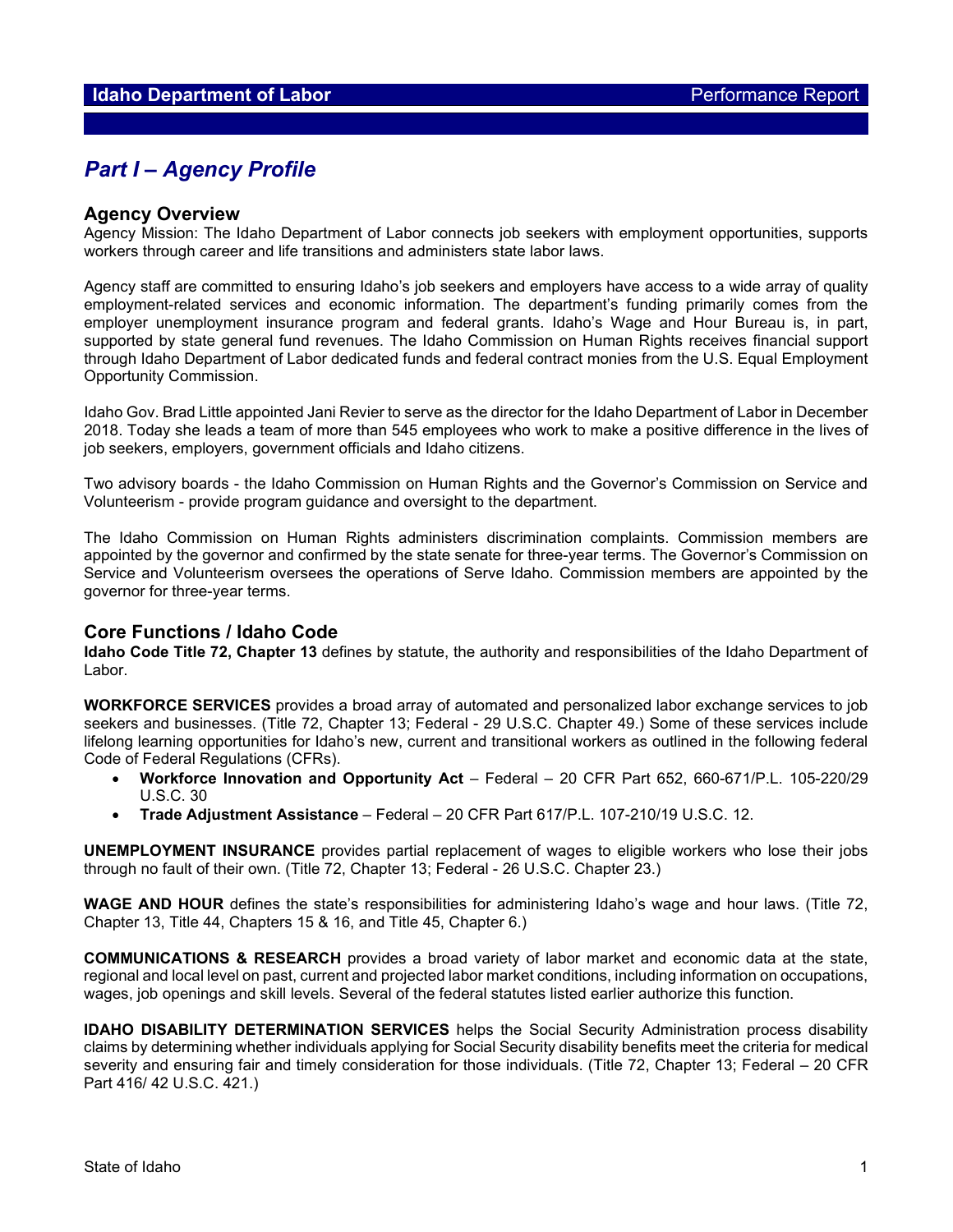### **Idaho Department of Labor Performance Report Performance Report**

**SERVE IDAHO** and the Governor's Commission on Service and Volunteerism administers Idaho AmeriCorps grants and strives to advance community service programs and activities throughout the state.

**IDAHO COMMISSION ON HUMAN RIGHTS** works to secure freedom for all Idahoans from discrimination because of race, color, religion, sex, national origin or disability in connection with employment, public accommodations and real property transactions, discrimination because of race, color, religion, sex or national origin in connection with education, and discrimination because of age in connection with employment. (Title 67, Chapter 59, Idaho Code.)

### **Revenue and Expenditures**

| <b>Revenue</b>                                       | <b>FY 2018</b> | <b>FY 2019</b> | <b>FY 2020</b> | <b>FY 2021</b> |
|------------------------------------------------------|----------------|----------------|----------------|----------------|
| Unemployment Penalty & Interest                      | \$5,400        | \$0            | \$0            | \$84,200       |
| <b>Employment Security Special</b><br>Administration | \$4,645,000    | \$4,492,200    | \$4,142,100    | \$3,235,900    |
| Workforce Development Training Fund*                 | \$262,400      | \$0            | \$0            | \$0            |
| <b>Federal Grants</b>                                | \$51,096,500   | \$49,035,000   | \$48,360,300   | \$59,888,100   |
| Misc. Revenue                                        | \$1,689,100    | \$1,475,000    | \$1,464,400    | \$387,300      |
| <b>General Fund</b>                                  | \$341,200      | \$342,200      | \$553,600      | \$529,800      |
| <b>Unemployment Compensation</b>                     | \$177,124,200  | \$147,709,400  | \$161,004,100  | \$172,647,700  |
| <b>Total</b>                                         | \$235,163,800  | \$203,053,800  | \$215,524,500  | \$236,773,000  |
| <b>Expenditures</b>                                  | <b>FY 2018</b> | <b>FY 2019</b> | <b>FY 2020</b> | FY 2021        |
| <b>Personnel Costs</b>                               | \$38,003,100   | \$35,368,900   | \$36,378,800   | \$40,706,700   |
| <b>Operating Expenditures</b>                        | \$12,472,500   | \$11,709,400   | \$12,247,700   | \$18,616,900   |
| Capital Outlay                                       | \$732,400      | \$257,700      | \$313,900      | \$577,400      |
| <b>Trustee/Benefit Payments</b>                      | \$93,187,300   | \$88,367,100   | \$211,417,300  | \$193,555,500  |
| <b>Total</b>                                         | \$144,395,300  | \$135,703,100  | \$260,357,700  | \$253,456,500  |

\* The Workforce Development Council is no longer part of IDOL as of July 1, 2018. The Department collects WDTF revenues on behalf of the Council, but does not retain those funds as revenue. Those funds are transferred to the Council.

#### **Profile of Cases Managed and / or Key Services Provided** All measures from July 1 to June 30

| All incasules from July T to Julie 50                                    |                |                |                |                |  |  |  |  |
|--------------------------------------------------------------------------|----------------|----------------|----------------|----------------|--|--|--|--|
| <b>Cases Managed and/or Key Services Provided</b>                        | <b>FY 2018</b> | <b>FY 2019</b> | <b>FY 2020</b> | <b>FY 2021</b> |  |  |  |  |
| UI - Number of Initial Claims Made                                       | 63,493         | 62,801         | 208,693        | 200,039        |  |  |  |  |
| UI - Number of Weeks Compensated<br>2.                                   | 301,347        | 265,941        | 924,927*       | 1,340,896      |  |  |  |  |
| UI - Number of Employers Covered by<br>3.<br>Unemployment Insurance Laws | 55,214         | 58,106         | 66,423         | 68,976         |  |  |  |  |
| 4. ES - Individuals Registered for Employment<br><b>Services</b>         | 75,310         | 61,431         | 66,827         | 45,588         |  |  |  |  |
| 5. ES - Job Openings Listed (Full-time permanent)                        | 178,129        | 197,022        | 150,881        | 159,851        |  |  |  |  |
| <b>WIOA - Adult Customers Served</b><br>6.                               | 629            | 595            | 932            | 975            |  |  |  |  |
| <b>WIOA - Dislocated Worker Customers Served</b><br>7.                   | 474            | 464            | 457            | 484            |  |  |  |  |
| <b>WIOA - Youth Customers Served</b><br>8.                               | 476            | 623            | 618            | 576            |  |  |  |  |
| Wage & Hour - Employer / Employee Contacts<br>9.                         | 41,321         | 42,306         | 40,000         | 41,749         |  |  |  |  |
| 10. Human Rights Commission - Administrative<br><b>Cases Filed</b>       | 501            | 391            | 309            | 238            |  |  |  |  |
| 11. Human Rights Commission - Public<br><b>Presentations</b>             | 61             | 36             | 28             | $7^{**}$       |  |  |  |  |

\*Change made to this number as adjustments were made to the system to account for the high volume of activity. \*\*Number of presentations was down due to COVID-19.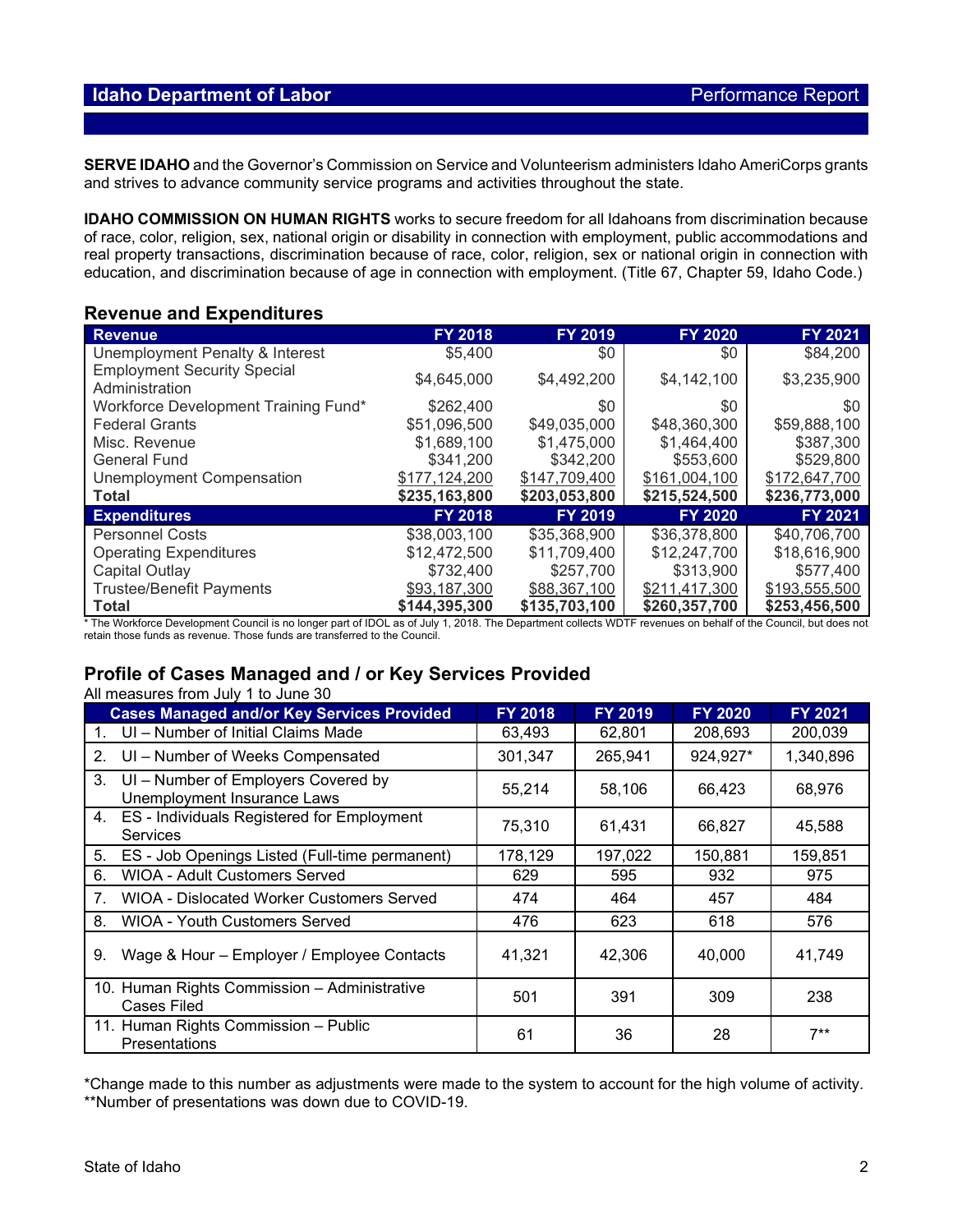### **Licensing Freedom Act**

Agencies that participate in licensure must report on the number of applicants denied licensure or license renewal and the number of disciplinary actions taken against license holders.

|                                                      | <b>FY 2018</b> | <b>FY 2019</b> | <b>FY 2020</b> | <b>FY 2021</b> |  |  |  |
|------------------------------------------------------|----------------|----------------|----------------|----------------|--|--|--|
| <b>FARM LABOR CONTRACTOR1</b>                        |                |                |                |                |  |  |  |
| Number of Licenses                                   | 78             | 60             | 59             | 58             |  |  |  |
| New Applicants Denied Licensure <sup>1</sup>         | N/A            | 33             |                |                |  |  |  |
| Applicants Refused Renewal of a License <sup>2</sup> | N/A            | -33            |                |                |  |  |  |
| Complaints Against Licensees <sup>3</sup>            | N/A            | N/A            |                |                |  |  |  |
| <b>Final Disciplinary Actions Against Licensees</b>  | N/A            | N/A            | N/A            |                |  |  |  |

<sup>1</sup> Farm labor contractors are required to register every year. If a farm labor contractor does not submit a complete application, including providing proof of insurance and a bonding deposit, the department deems the application incomplete and never issues a license.

#### <sup>2</sup> See footnote 1.

<sup>3</sup> Number of wage claims filed by an employee who performed some type of farm labor work during the past year. Farm labor contractors are notified of any potential wage and hour violations. All unresolved issues are referred to the U.S. Department of Labor for enforcement (Idaho Wage & Hour is a compliance bureau only).

# *Part II – Performance Measures*

| <b>Performance Measure</b> |                                                                                                   |        | <b>FY 2018</b> | <b>FY 2019</b> | <b>FY 2020</b> | FY 2021    | <b>FY 2022</b> |
|----------------------------|---------------------------------------------------------------------------------------------------|--------|----------------|----------------|----------------|------------|----------------|
| $\mathbf{1}$ .             | Employment Services -<br>Entered Employment Rate -                                                | actual | 73.8%          | 72.9%          | 69.6%          | 64.4%      |                |
|                            | Page 5, Goal I, Objective B,<br>Strategy #1                                                       | target | 60.1%          | 66%            | 66.6%          | 70.1%      | 70.1%          |
| 2.                         | Employment Services -<br>Employee Retention Rate -<br>Page 5, Goal I, Objective B,<br>Strategy #1 | actual | 73.3%          | 72.9%          | 70.2%          | 65.3%      |                |
|                            |                                                                                                   | target | 69.6%          | 51.0%          | 51.0%          | 70.0%      | 70.0%          |
| 3.                         | WIOA - Percentage of<br>Employed Adults - Page 5,                                                 | actual | 80.0%          | 85.8%          | 85.3%          | 73.6%      |                |
|                            | Goal I, Objective B, Strategy<br>#1                                                               | target | 83.5%          | 78.0%          | 78%            | 81.5%      | $\star$        |
| 4.<br><b>Strategy #1</b>   | WIOA - Entered Employment<br>Rate for Dislocated Workers -                                        | actual | 84.0%          | 83.5%          | 81.8%          | 81.2%      |                |
|                            | Page 5, Goal I, Objective B,                                                                      | target | 83.8%          | 87%            | 86.9%          | 80.3%      | $\star$        |
| 5.                         | WIOA - Youth Placement Rate<br>in Employment or Education -                                       | actual | 77.2%          | 80.3%          | 80.8%          | 72.2%      |                |
| Strategy #1                | Page 5, Goal I, Objective B,                                                                      | target | 75.1%          | 70%            | 70.5%          | 76.5%      | 76.5%          |
| 6.                         | UI - First Pay Benefit<br>Timeliness - Page 7, Goal II,<br>Objective A, Strategy #1               | actual | 96.9%          | 97.2%          | 81.8%          | 65.7%      |                |
|                            |                                                                                                   | target | $>=90.0%$      | $>= 87.0%$     | $>= 87.0%$     | $>= 87.0%$ | $>= 87.0%$     |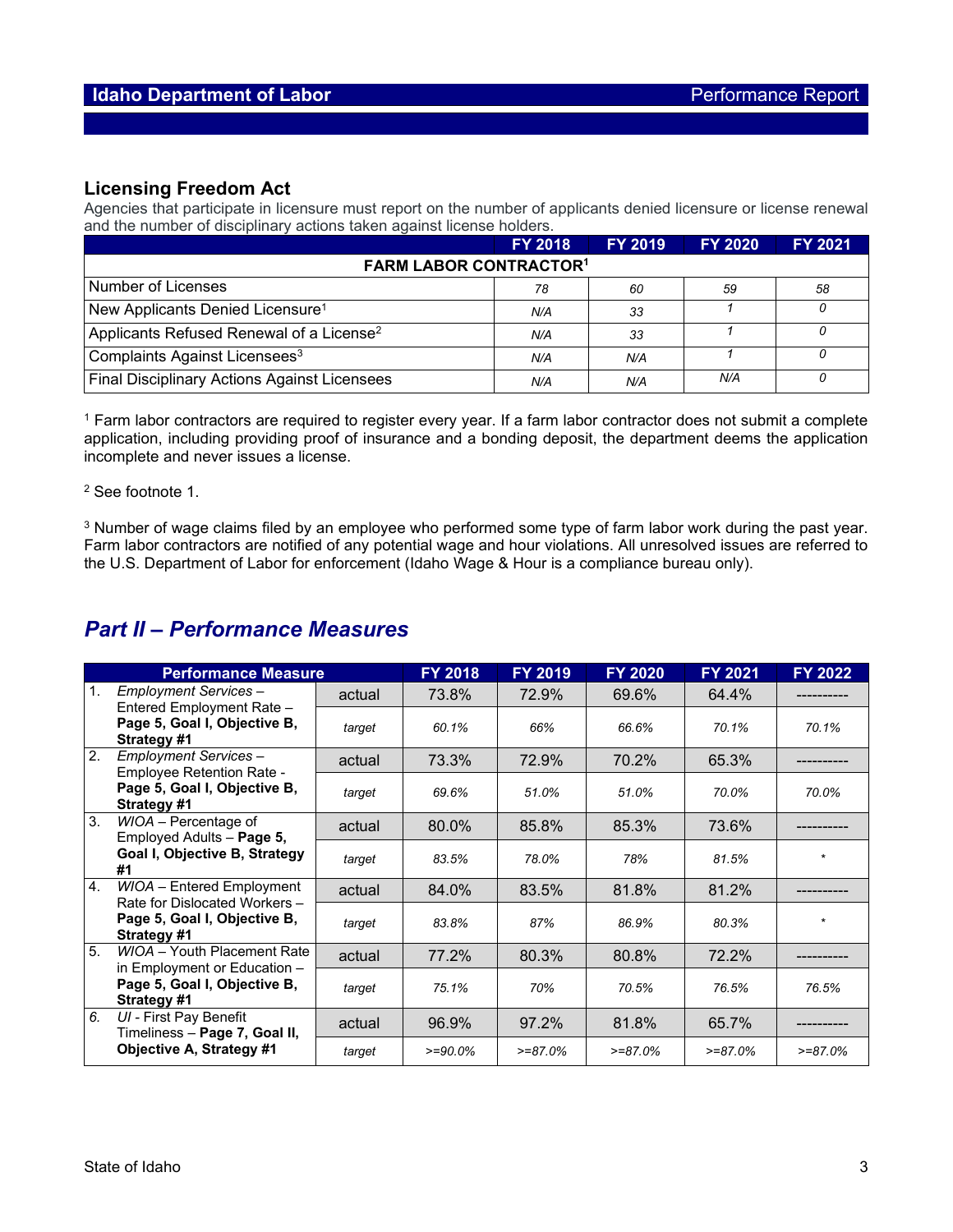|    | <b>Performance Measure</b>                                                                                    |        | <b>FY 2018</b> | <b>FY 2019</b>     | <b>FY 2020</b>     | <b>FY 2021</b>     | <b>FY 2022</b>     |
|----|---------------------------------------------------------------------------------------------------------------|--------|----------------|--------------------|--------------------|--------------------|--------------------|
| 7. | UI-Non-Monetary<br>Determination - Page 7, Goal<br>II, Objective A, Strategy #1                               | actual | 79.7%          | 78.7%              | 85.3%              | 60.5%              |                    |
|    |                                                                                                               | target | $>=80.0\%$     | $>= 80.0\%$        | $>= 80.0\%$        | $>= 75.0\%$        | $>= 75.0%$         |
| 8. | DDS - Productivity per Work<br>Year (per worker) Page 8,<br>Goal II, Objective A, Strategy<br>#1              | actual | 347.8          | 395.5              | 345.66             | 291.8              |                    |
|    |                                                                                                               | target | 315.4          | 325.4              | 325                | 282 74             | 294.6              |
| 9. | IHRC - Total of Administrative<br>Cases Resolved Page 8, Goal<br>II, Objective A, Strategy #1                 | actual | 392            | 489                | 357                | 309                |                    |
|    |                                                                                                               | target | 350            | 350                | 350                | 350                | 350                |
|    | IHRC – Average Age of Cases<br>10.<br>/ Investigations (days) Page 8,<br>Goal II, Objective A, Strategy<br>#1 | actual | 142 days       | 163 days           | 263 days           | 265 days           |                    |
|    |                                                                                                               | target | $=$ />160 days | $=\times 160$ days | $=\times 160$ days | $=\times 150$ days | $=\times 150$ days |

### **Performance Measure Explanatory Notes**

Note: Many measures were missed due to the COVID-19 pandemic. It was difficult to place people because of the overnight increase in unemployment. Timeliness goals were missed because of the more than 100 percent increase in unemployment insurance claims.

- 1) **Entered Employment Rate (Employment Services)** Percent of adult participants employed during the second quarter after exiting the program.
- 2) **Employee Retention Rate (Employment Services)** Employment rate, fourth quarter. Percent of participants employed in the fourth quarter after exiting the program.
- 3) **Percentage of Employed Adults (Workforce Innovation and Opportunity Act)** Percent of adults employed during the second quarter after exiting Workforce Innovation and Opportunity Act training programs. \* Note: IDOL will not be administering this program after October 2021.
- 4) **Entered Employment Rate for Dislocated Workers (Workforce Innovation and Opportunity Act)** Percent of dislocated worker participants employed in the second quarter after exiting WIOA training program. \* Note: IDOL will not be administering this program after October 2021.
- 5) **Youth Placement Rate (Workforce Innovation and Opportunity Act)** Percent of youth participants either employed or enrolled in school during the second quarter after exiting the program.
- 6) **First Pay Benefit Timeliness (Unemployment Insurance)** Percent of all first payments made within 14 days after the week ending date of the first compensable week in the benefit year.
- 7) **Nonmonetary Determination (Unemployment Insurance)** Percent of all nonmonetary determinations (separations and non-separations) made within 21 days of the date of detection of any nonmonetary issue that would affect the claimants' right to unemployment compensation. The national average of all states for: SFY2015 (72.6%), SFY2016 (73.0%), SFY2017 (72.4%), SFY2018 (79.7%), SFY2019 (76.9%) and SFY2020 (58.1%).
- 8) **Productivity per Work Year (Disability Determinations Service)** The higher the number in a given year, the greater the productivity per worker in terms of case decisions and processing – federal program standard.